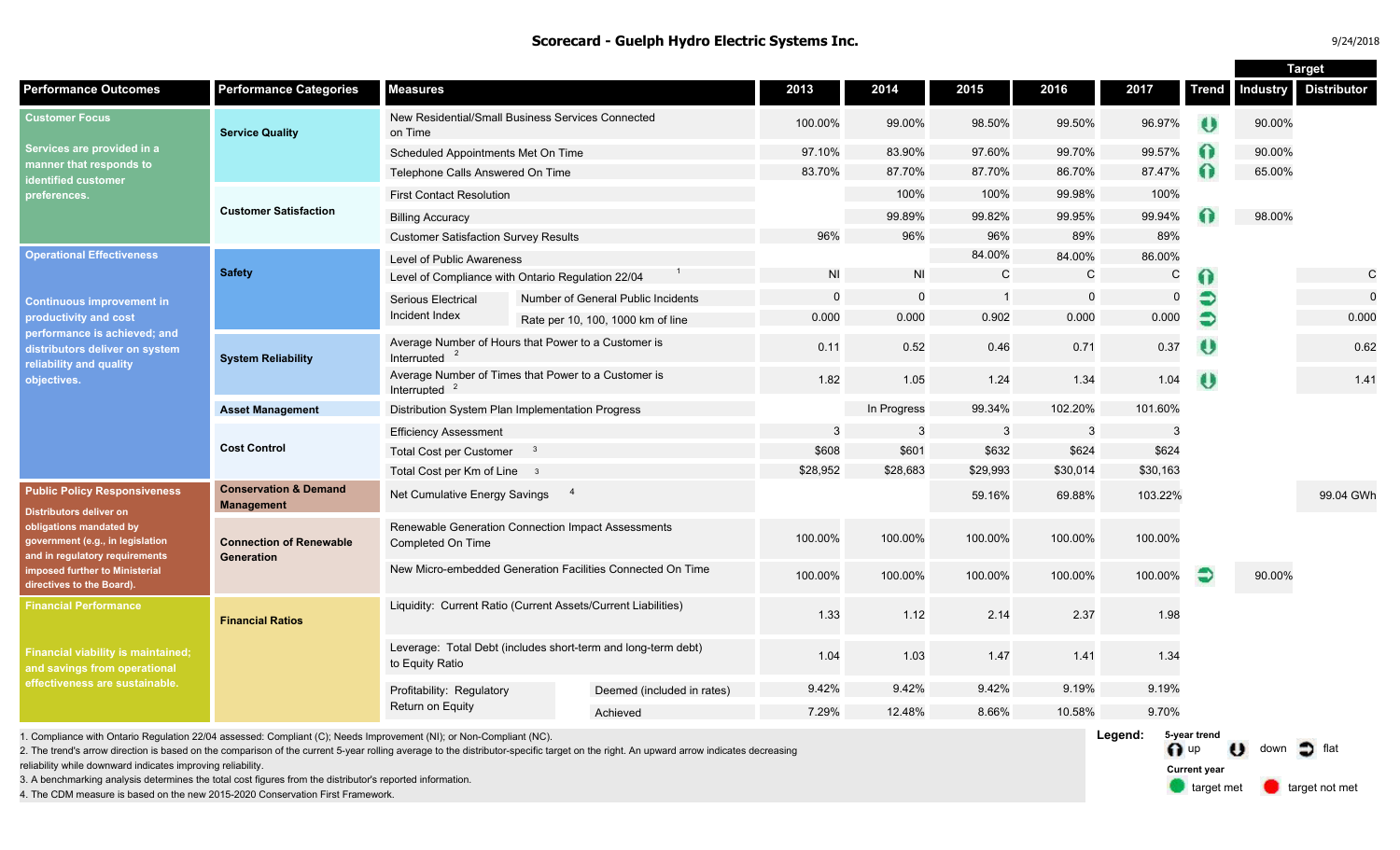# **2017 Scorecard Management Discussion and Analysis ("2017 Scorecard MD&A")**

The link below provides a document titled "Scorecard - Performance Measure Descriptions" that has the technical definition, plain language description and how the measure may be compared for each of the Scorecard's measures in the 2017 Scorecard MD&A:

**http://www.ontarioenergyboard.ca/OEB/\_Documents/scorecard/Scorecard\_Performance\_Measure\_Descriptions.pdf**

### **Scorecard MD&A – General Overview**

#### **General Overview**

In 2017, Guelph Hydro Electric Systems Inc. ("GHESI" or "Guelph Hydro") exceeded each performance target set by the Ontario Energy Board. Guelph Hydro performed well in all categories; and achieved particularly excellent results in System Reliability and Conservation and Demand Management.

Guelph Hydro continued to offer exemplary customer service throughout 2017, as evidenced by results shown in the service quality, customer satisfaction, and system reliability categories. Guelph Hydro improved upon its 2016 performance and far exceeded its distributor-specific performance targets for System Reliability (average number of hours and times that power to a customer is interrupted).

Three years into the Conservation First Framework (2015-2020), Guelph Hydro has achieved 103.22% of its 99.04 GWh target for net energy savings in 2017. Guelph Hydro's Conservation and Demand Management team will continue to work to further exceed its 2020 target over the next three years.

The financial measures show that Guelph Hydro continues to be a stable and financially strong distribution company in Ontario.

In 2018, Guelph Hydro is committed to meeting each OEB-set performance target and strives to improve on the performance results of previous years. The performance improvements are expected because of Guelph Hydro's unwavering focus on making the necessary investments that will permit its employees to operate the distribution company with a high level of reliability and by responding to customer feedback on the types of improvements that they expect from the company.

The following pages provide details about our performance in the following areas:

 Service Quality Customer Satisfaction **Safety**  System Reliability Asset Management

2017 Scorecard MD&A Page 1 of 11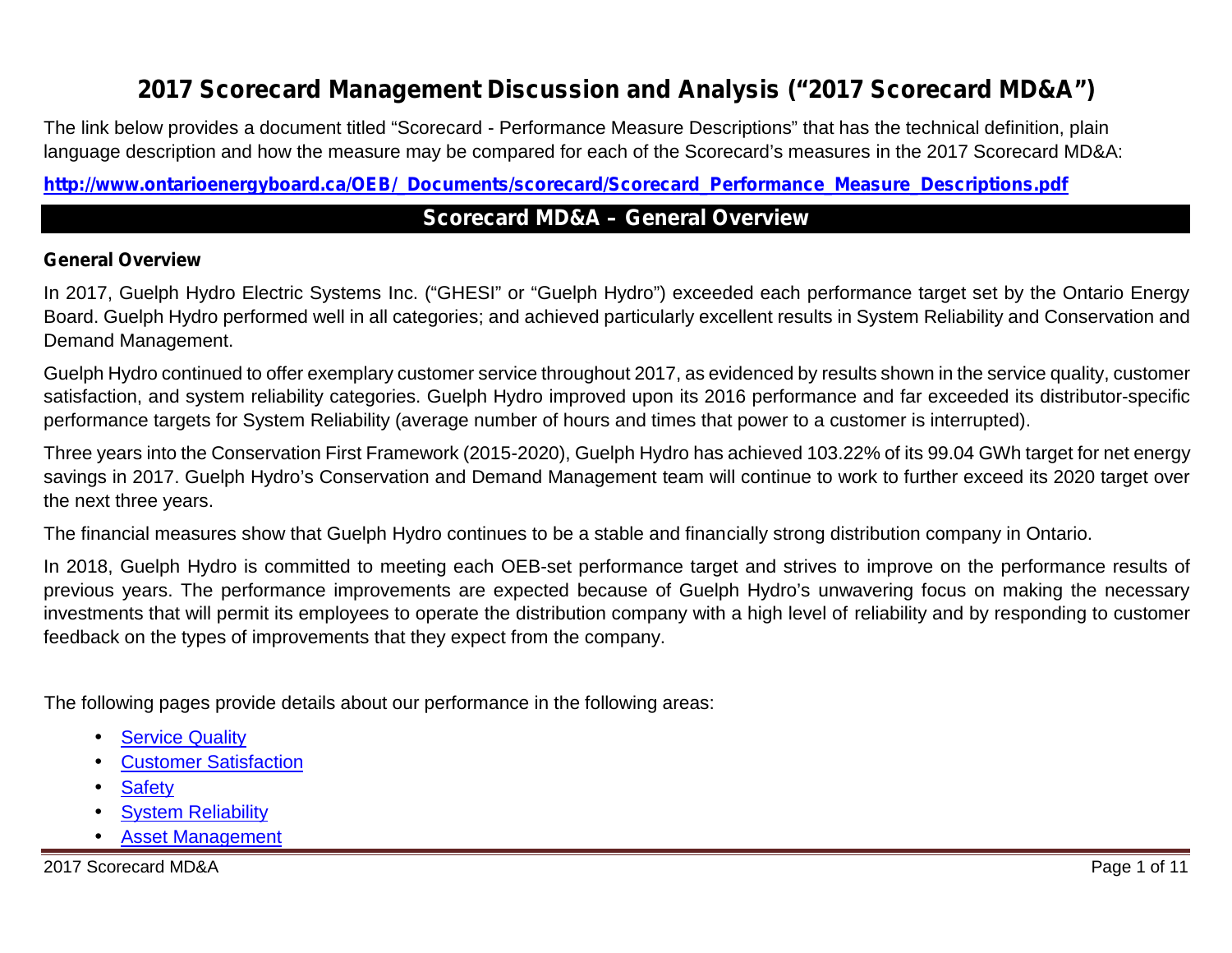Cost Control Conservation and Demand Management Connection of Renewable Generation Financial Ratios

### **Service Quality**

### **New Residential/Small Business Services Connected on Time**

Over the 2015 to 2017 period, Guelph Hydro connected, on average, 98.3% of new Residential and Small Business customers on time. This is above the industry standard of 90% for Local Distribution Companies (LDCs) in Ontario. Guelph Hydro was able to achieve this excellent result due to efficient connection procedures and a focus on providing excellent customer connection service.

#### **Scheduled Appointments Met on Time**

In 2017, Guelph Hydro's experience with meeting the Scheduled Appointments Met on Time metric was above the industry target of 90% through a continued commitment to Guelph Hydro's customers. Guelph Hydro's process for completing appointments during the utility's regular business hours and offering a window of time for appointments that is not more than four hours long is a condition that Guelph Hydro strives to meet. The actual result achieved by Guelph Hydro in 2017 for this metric was 99.57%.

#### **Telephone Calls Answered on Time**

In 2017, Guelph Hydro maintained high percentages for answering qualified incoming calls during regular call centre hours at 87.47%. Customer Service staff continue to place emphasis on the customer's success for the outcome of each call. In 2017, based on intelligence about call volumes garnered through internal research undertaken by Guelph Hydro, GHESI introduced extended call centre hours for Guelph Hydro customers. Hours were extended Monday to Thursday from 4:30 PM to 6:15 PM. Guelph Hydro has a strong focus on customer satisfaction and having after-hours customer service support available is a great way to provide additional benefits to customers at the same service quality levels they are accustomed to during regular hours. Using call notes within the Customer Information System (CIS) to track types of inquiries from customers received over multiple communication channels including online chat helped Guelph Hydro implement customer-friendly touch points for customers. Guelph Hydro recognizes the trend to use multi-channel approaches to engage customers. Guelph Hydro implemented customer-friendly touch points for customers, including accessible online forms, easy-to-use payment options (eBilling), customer centric customer service and improved energy literacy. Guelph Hydro provides a seamless, omni-channel approach that provides a single, unified experience for the customer across all channels.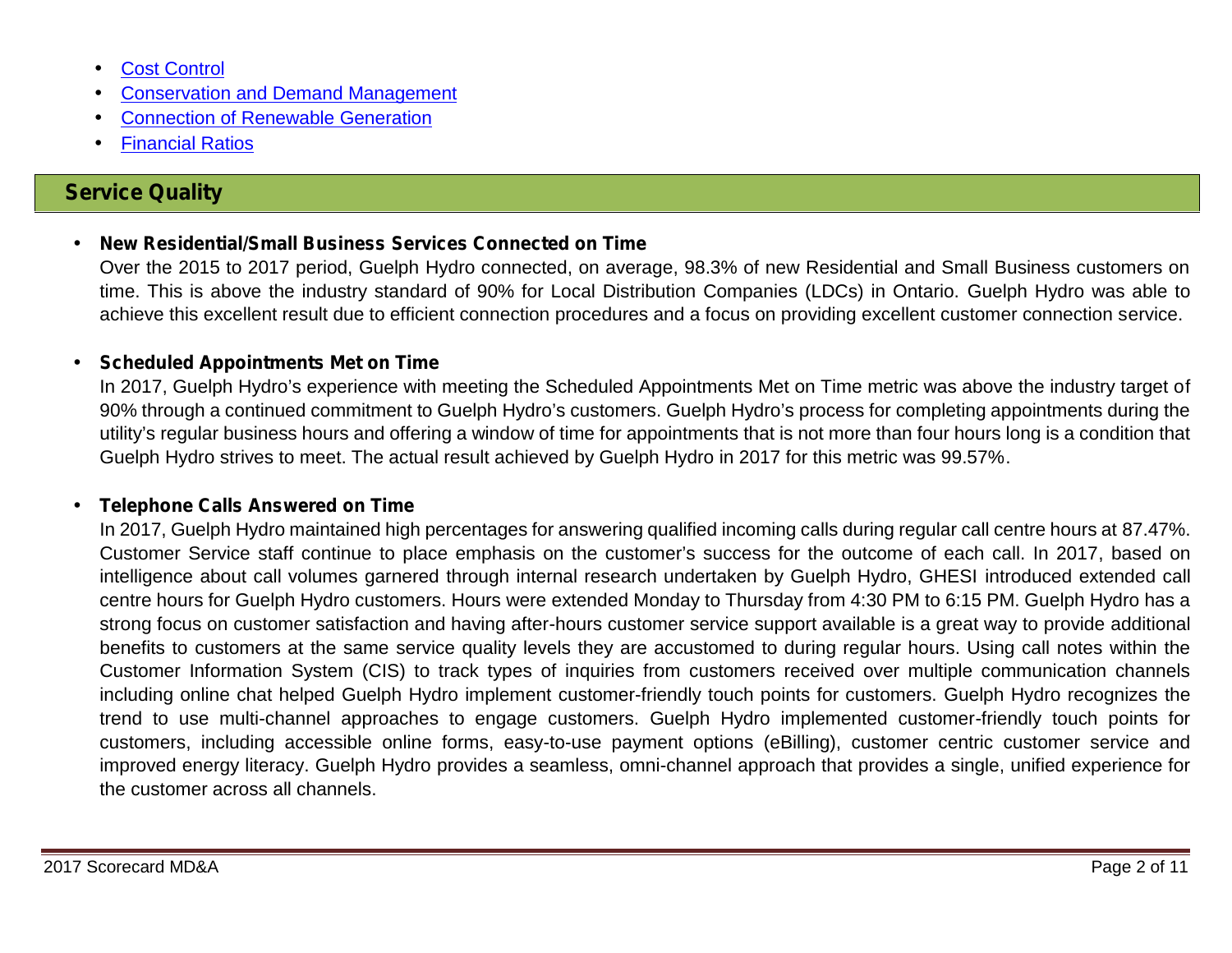### **First Contact Resolution**

In 2017, Guelph Hydro continued to maintain a very high rate of First Contact Resolution (FCR), based on the performance result of 100%. As part of Guelph Hydro's customer-centric strategy, FCR delivers the two critical elements of great customer service: the correct answer in a timely manner to Guelph Hydro customers. Using call-notes within the Customer Information System (CIS) to track types of inquiries from customers received over multiple communication channels helped Guelph Hydro implement customerfriendly touch points for customers. This included online chat, accessible forms, easy-to-use payment options (eBilling), customer centric customer service and improved energy literacy. FCR is a useful metric, and a powerful measurement for Guelph Hydro's customer-facing organization.

### **Billing Accuracy**

Guelph Hydro maintained tracking and measuring of Billing Accuracy for 2017 using call-notes and system queries. Guelph Hydro achieved a billing accuracy metric of 99.94% for 2017. Guelph Hydro achieved this accuracy rate because of the diligence of its billing staff and through the company's focus on continuously improving its billing processes.

### **Customer Satisfaction Survey Results**

Guelph Hydro is committed to customer satisfaction and measures its customer satisfaction through periodic customer telephone surveys conducted by third parties as well as via online surveys.

A comprehensive telephone survey, conducted by an independent research company, UtilityPULSE, in January 2017, surveyed 400 residential and commercial customers about customer service, reliability, billing, operations and the utility's image. Results showed an overall customer satisfaction rate of 89%, which was 5% higher than the Ontario benchmark.

Guelph Hydro received particularly high marks for reliability with 92% of respondents saying Guelph Hydro delivered consistent, reliable energy and 91% saying the reliability of the electricity system met their expectations. In the event of a power outage, 88% indicated their satisfaction that Guelph Hydro handled outages and restored power quickly.

Thinking about the services provided by Guelph Hydro, 88% said the company provided excellent, quality services and 90% said that the company delivered on its service commitments.

Overall, Guelph Hydro scored an "A" on the UtilityPULSE "report card" that marks the company on three categories: Customer Care, Company Image and Management Operations.

Results of the 2017 Customer Satisfaction Survey can be found on the Guelph Hydro website.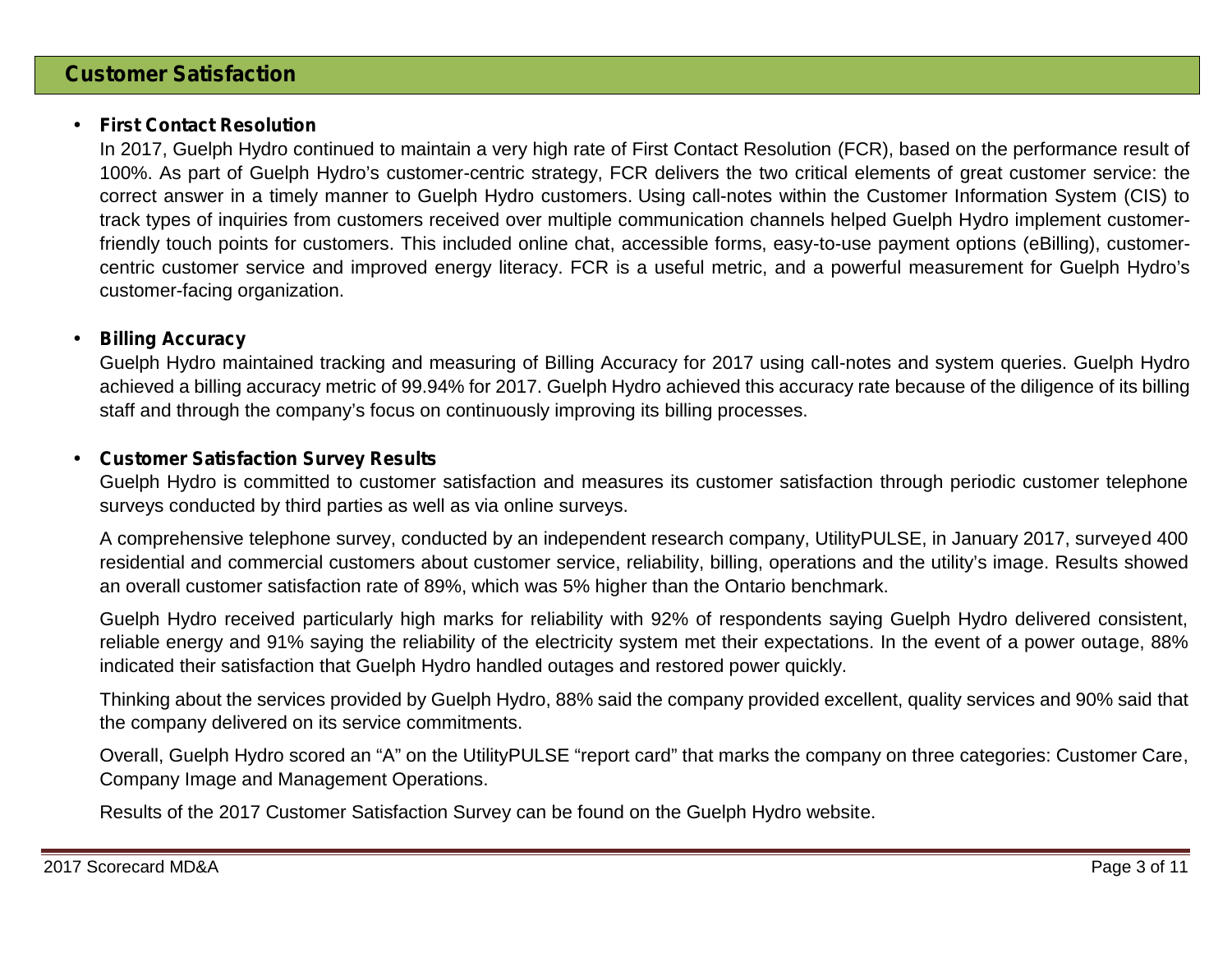### **Safety**

### **Public Safety**

The Electrical Safety Authority (ESA) generates the performance results for the Public Safety measure, which is comprised of three components: Public Awareness of Electrical Safety, Compliance with Ontario Regulation 22/04, and the Serious Electrical Incident Index.

### o **Component A – Public Awareness of Electrical Safety**

Component A involves a statistical survey that gauges the public's awareness of key electrical safety concepts related to electrical distribution equipment in Guelph Hydro's service area. This metric, introduced in 2015, measures the level of effort placed by distributors in preventing electrical accidents and provides a benchmark of the levels of awareness. The metric also assists with identifying gaps where additional education and awareness efforts may be required.

In January 2018, UtilityPULSE conducted a Public Awareness Safety Survey by telephone of 400 members of the public, 18 years or older, in Guelph Hydro's service territory.

The following six core measurement questions were asked, which correspond to the six most frequent incidents involving utility equipment in Ontario over the last decade:

- **1.** Likelihood to "call before you dig."
- **2.** Impact of touching a power line
- **3.** Proximity of an overhead power line
- **4.** Danger of tampering with electrical equipment
- **5.** Proximity to downed power line
- **6.** Actions taken in vehicle in contact with wires

Guelph Hydro's Public Safety Awareness Index score of 86% represents a 2% improvement over the previous survey conducted in 2016, and suggests that a growing number of people in Guelph Hydro's service territory have good knowledge of or have received some information pertaining to the six core measurement questions.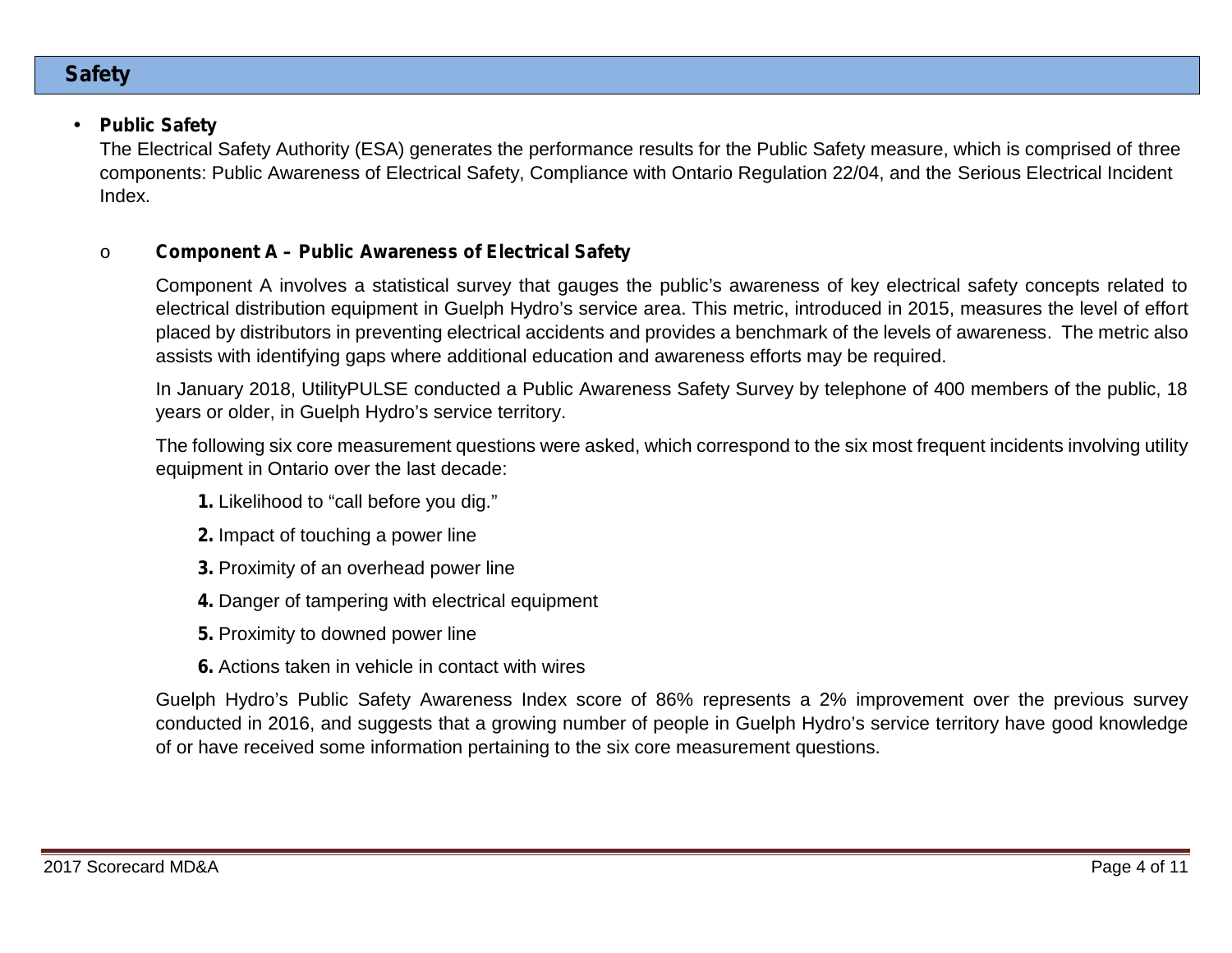#### o **Component B – Compliance with Ontario Regulation 22/04**

Audit, Declaration of Compliance, Due Diligence Inspections (DDI's), Public Safety Concerns and Compliance Investigations make up the Level of Compliance with Ontario Regulation 22/04 (O.Reg. 22/04) component of the scorecard. Guelph Hydro is reviewed by the Electrical Safety Authority (ESA) on all five elements which are evaluated to determine the overall status of compliance (Non-Compliant (N/C), Needs Improvement (N/I), or Compliant (C)).

For the 2017 reporting period, Guelph Hydro's O.Reg. 22/04 audit was conducted between May 1, 2016 and April 30, 2017. The final audit report noted that the process for records of Inspection and Approval of Construction criterion needed improvement. Despite this audit finding, the report concluded that Guelph Hydro was in compliance with O.Reg. 22/04. Guelph Hydro took steps to address the audit finding and modified its process for Inspection and Approval of Construction prior to being placed in-service.

For the 2017 reporting period, two Due Diligence Inspections (DDI's) were performed by the ESA on Guelph Hydro's distribution system between April 1, 2016 and March 31, 2017. Both of the DDI's resulted in one "needs-improvements" score, which were corrected by Guelph Hydro immediately following the assessment.

### o **Component C – Serious Electrical Incident Index**

"Serious electrical incidents", as defined by Ontario Regulation 22/04, make up Component C. The metric details the number of and rate of "serious electrical incidents" occurring on a distributor's assets and is normalized per 10, 100 or 1,000 kilometres (km) of line (10 km for total lines fewer than 100 km, 1000 km for total lines over 1000 km, and 100 km for all others). Only equipment which is applicable to Section 12 of O.Reg 22/04 is considered. A "serious electrical incident" appears as part of this Component if it is determined that a member of the Public was involved in the incident (i.e., caused a death, critical injury or had the potential to cause death or critical injury).

For the 2017 reporting period (January 1, 2016 to December 31, 2016), there were zero incidents in Guelph Hydro's service territory.

Guelph Hydro treats all safety "incidents" seriously, and safety is Guelph Hydro's top priority for both employees and the public. The company regularly promotes powerline safety through social media, its website, on-bill messages, and community presentations, reminding customers to "Look Up, Look Out" for overhead powerlines, including when trimming trees. The company participates in Dig Safe Week, reminding customers to "Call before you dig;" and through social media and on its website, supports the Electrical Safety Authority's Powerline Safety Week communications efforts. Two sections of Guelph Hydro's website advise customers to contact Guelph Hydro if trees on their property have grown in to powerlines, and safe tree trimming and powerline safety are included as part of Guelph Hydro's community engagement presentation, "Get to Know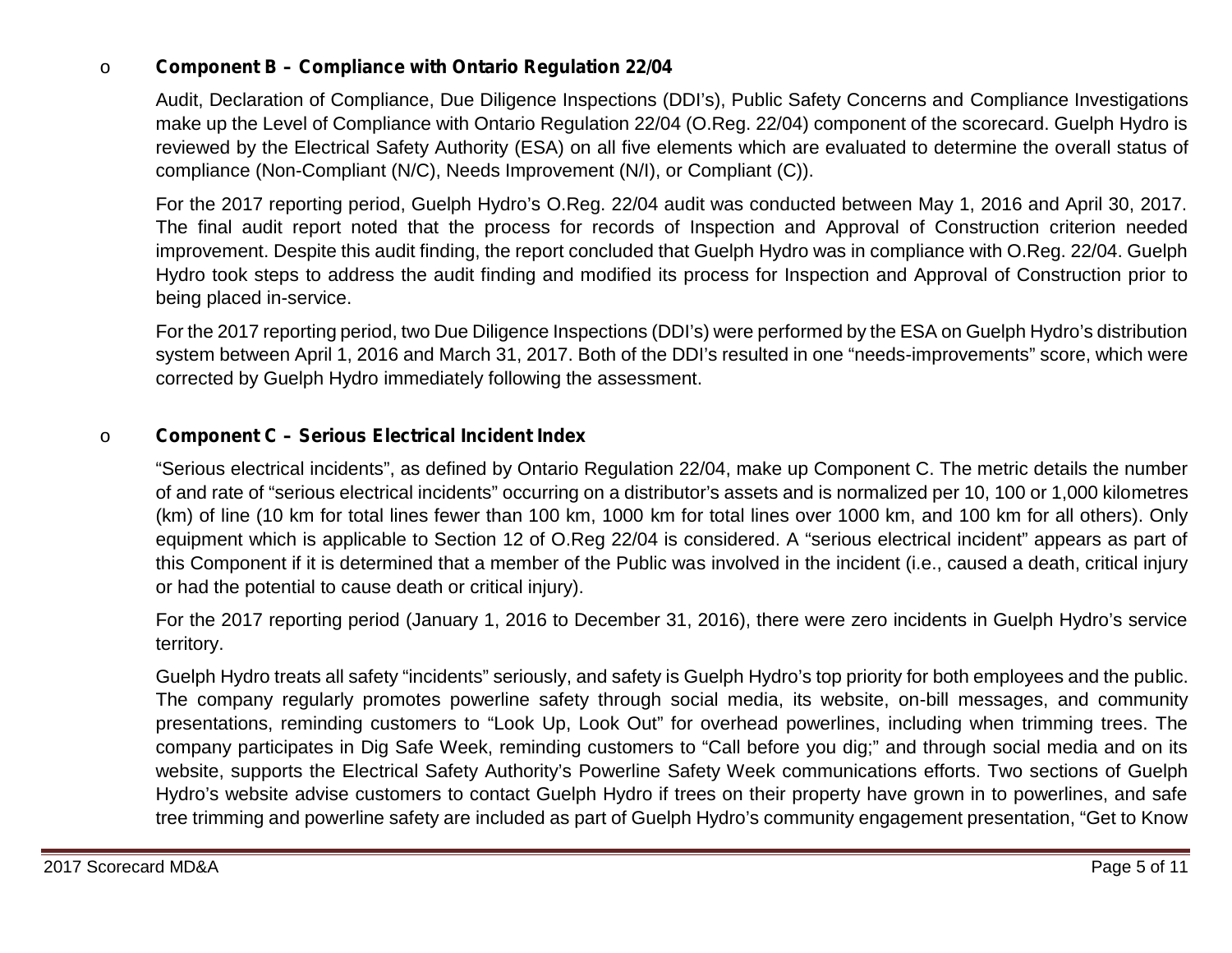Guelph Hydro," which is offered free to a cross section of community groups in Guelph and Rockwood and is presented between three and five times each year. In addition, Guelph Hydro conducts an electrical safety presentation for one-third of the elementary schools in Guelph each year, teaching students how to treat electricity with respect and be safe around electricity, including overhead powerlines and padmount transformers.

# **System Reliability**

#### **Average Number of Hours that Power to a Customer is Interrupted**

The distributor target for this performance metric is established as a five-year fixed average (2011 to 2015).

In 2017, Guelph Hydro's annual system reliability indicator ("average number of hours that power to a customer is interrupted") – a rolling five-year average (2013-2017) improved compared to the distributor target five-year fixed average (2011-2015). The 2017 system reliability measure was 0.37 hours (or 22.2 minutes) of interruption per customer. The 2017 result was better than the distributor target of 0.62 hours.

Guelph Hydro had zero major event day(s) in 2017 calculated using the IEEE-1366-2003, "IEEE Guide for Electric Power Distribution Reliability Indices.

#### **Average Number of Times that Power to a Customer is Interrupted**

The distributor target for this performance metric is established as a five-year fixed average (2011 to 2015).

In 2017, Guelph Hydro's annual system reliability indicator ("average number of times that power to a customer is interrupted") – a rolling five-year average (2013-2017) improved compared to the distributor target five-year fixed average (2011-2015). The 2017 system reliability measure was 1.04 interruptions per customer. The 2017 result was better than the distributor target of 1.41.

Guelph Hydro had zero major event day(s) in 2017 calculated using the IEEE-1366-2003, "IEEE Guide for Electric Power Distribution Reliability Indices".

## **Asset Management**

### **Distribution System Plan Implementation Progress**

Distribution System Plan implementation progress is a performance measure instituted by the OEB starting in 2014. The Distribution System Plan outlines Guelph Hydro's forecasted capital expenditures over the next five years (2016-2020) that are required to maintain and expand Guelph Hydro's distribution system to serve its current and future customers.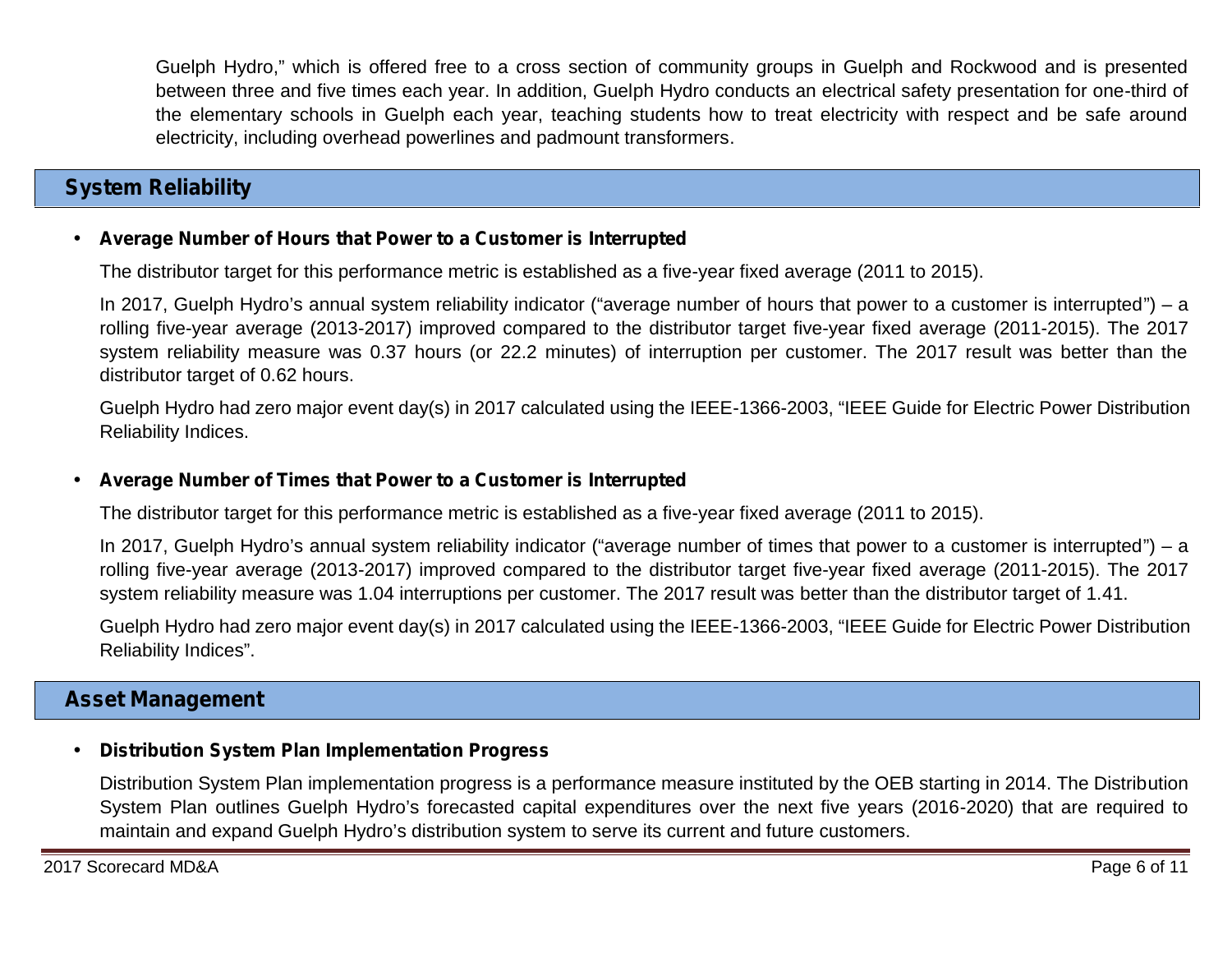Guelph Hydro included the Distribution System Plan as part of the 2016 Cost of Service rate application (EB-2015-0073), filed on April 24, 2015. Guelph Hydro has achieved 101.6% of its Distribution System Plan Implementation for the 2017 year and has averaged 101.1% for the period of 2015-2017. This measure is calculated by comparing Guelph Hydro's actual capital expenditures for 2017 to the 2017 budget in the Distribution System Plan.

### **Cost Control**

### **Efficiency Assessment**

#### Cohort/Group 3 out of 5

The Ontario Energy Board has adopted an extensive and complex model called the Pacific Economics Group (PEG) benchmarking model to determine the average efficiency performance of distributors to permit meaningful efficiency comparisons between distributors. As of December 31, 2017, Guelph Hydro's three-year average efficiency performance score, as calculated by the PEG benchmarking model, was -4.1% (i.e. total cost was 4.1% less than expected). This performance indicates that Guelph Hydro's cost control performance was better than the average LDC over the previous three-year period. At December 31, 2016, Guelph Hydro's three-year average efficiency performance score was -4.6%.

Guelph Hydro continually seeks ways to improve its performance, reduce costs and become more efficient. Initiatives such as 24/7 control room operation, shared services with other LDCs, implementation of Interactive Voice Recognition systems, automation of Class A billing adjustments, electronic billing, and compressed work week to extend customer service call center hours are all examples of Guelph Hydro's commitment to these performance measures.

### **Total Cost per Customer**

Guelph Hydro's 2017 total cost per customer remained unchanged at \$624 as a result of total costs and customer growth both increasing at a rate of approximately 1.5%.

### **Total Cost per Km of Line**

In 2017, Guelph Hydro's total cost per kilometer of line was \$30,163, an increase of \$149 compared to 2016. This was primarily caused by a 1.5% increase in total costs compared to 2016, while kilometers of line remained marginally unchanged. In 2017, Guelph Hydro spent a high proportion of its capital work program on capital rehabilitation work resulting in a low number of net new kilometers of line and therefore a disproportionate increase in costs versus increase in kilometers of lines.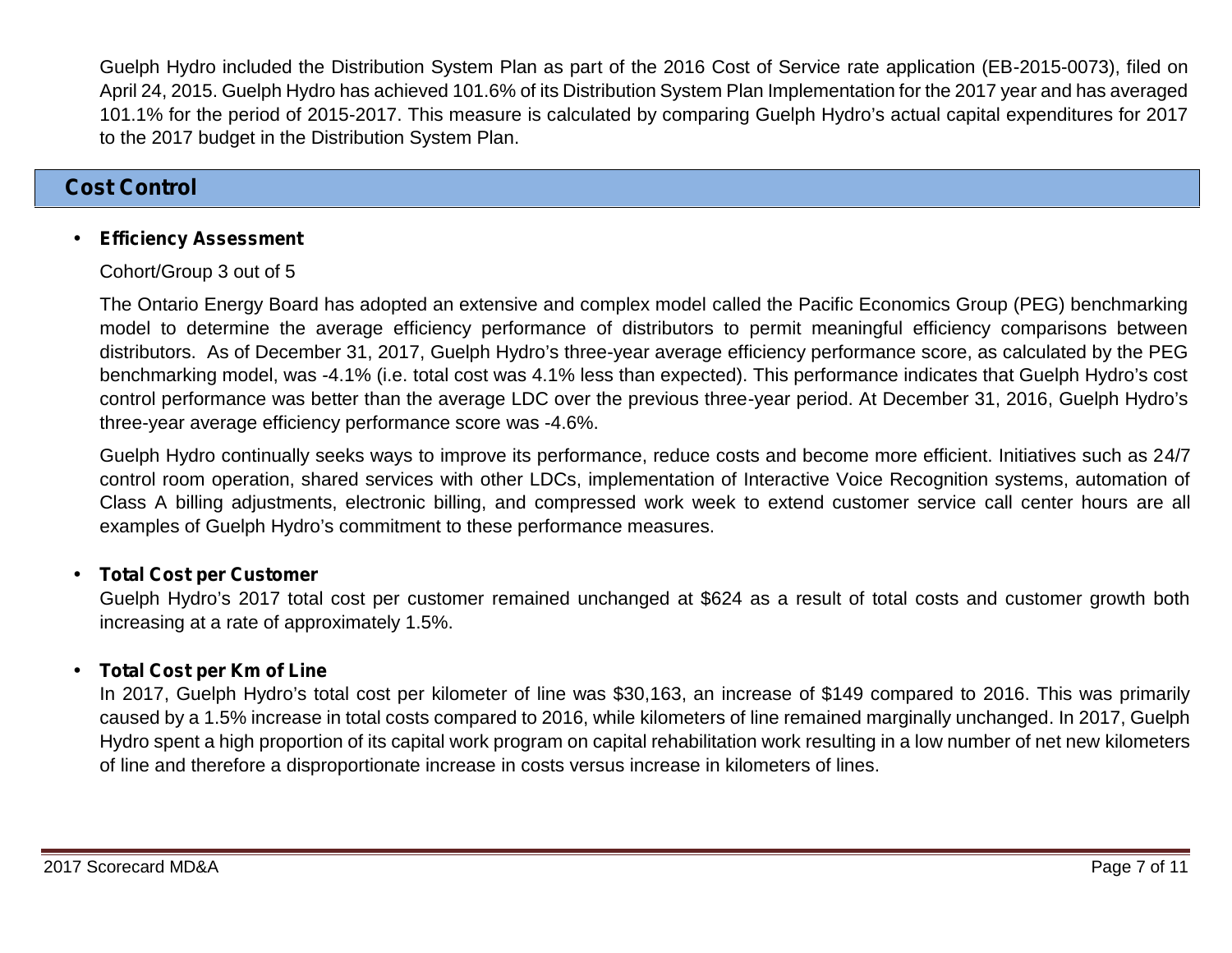### **Net Cumulative Energy Savings**

Guelph Hydro has a history of excellence in delivering Conservation and Demand Management (CDM). This includes exceeding each annual 2007-2010 "Every Kilowatt Counts" tranche target, and exceeding both its 2011-2014 net energy (164.5%) and demand (119.8%) targets. Guelph Hydro was one of only six LDCs to have exceeded 100% of its demand target, and one of 41 LDCs to have exceeded 100% of its energy target.

Under the 2015-2020 Conservation First Framework (CFF), Guelph Hydro was assigned an incremental net persistent energy savings target of 99.04 gigawatt hours (GWh), an effective doubling of Guelph Hydro's 2011-2014 energy savings target. At the end of 2015, Guelph Hydro had achieved 59% of its 2015-2020 target, 70% of target by the end of 2016, and over 103%, or 102.2 GWh, at the end of 2017.

Guelph Hydro believes this is due to its ongoing efforts through several CDM frameworks in building relationships with its customers, and its customers' willingness to participate in the conservation programs being offered. Significant energy savings have come from a variety of customer segments: in 2015 through the commissioning of a large Combined Heat and Power (CHP) project; in 2016 Guelph Hydro's residential sector benefitted significantly from the "Coupon" and "Heating and Cooling" programs, and in 2017 large contributions from business "Retrofit" projects as well as continued strong residential interest in LED bulbs through the "Coupon" and "Instant Discount" programs paid dividends.

Guelph Hydro is very pleased with the strength of its CDM team in supporting and building relationships with its customers, and recognize this as wonderful groundwork for continued success. Guelph Hydro intends to continue supporting its customers' energy services needs, and to continue to actively deliver CDM programs to further exceed its 2020 CDM target.

## **Connection of Renewable Generation**

#### **Renewable Generation Connection Impact Assessments Completed on Time**

Renewable generation predominantly refers to solar photo voltaic generation assets that are seeking to generate electricity and to inject the output from these generation assets into Guelph Hydro's electricity distribution system. As part of the process to connect these generation assets, the OEB has implemented a performance standard that requires distributors to carry out a Renewable Generation Connection Impact Assessment. Distribution companies must complete these connection impact assessments in a timely manner to meet the performance standard.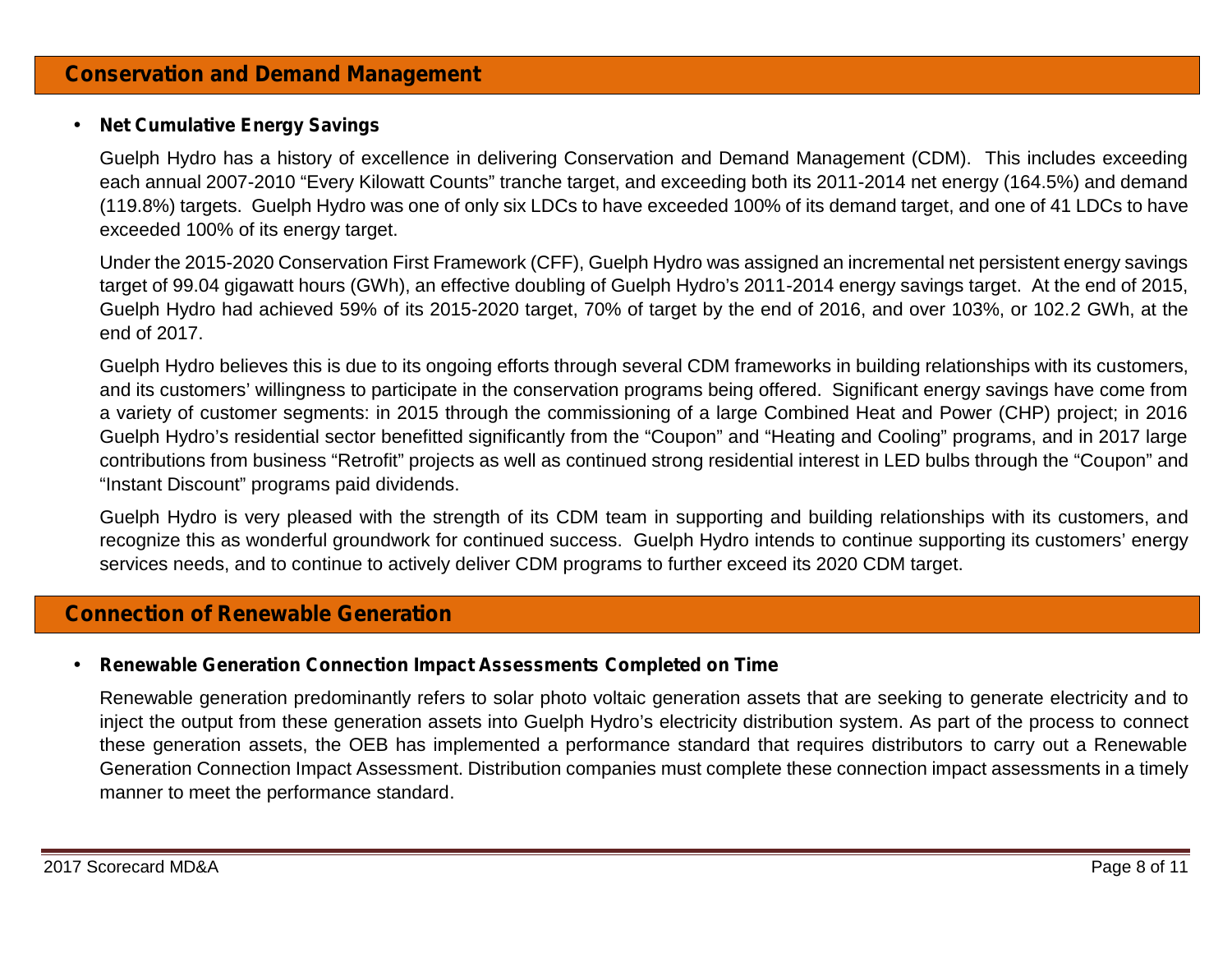Under the Green Energy Act, Guelph Hydro (along with all other distributors in Ontario) has an obligation to enable renewable generation connections into the distribution system. As part of the process to connect generation projects greater than 10kW, a connection impact assessment (CIA) has to be performed to determine the impact of the project to Guelph Hydro's distribution system. Additionally, the OEB has implemented a performance standard that requires LDCs to carry out a CIA within a prescribed time limit.

According to Section 25.37 of the Electricity Act, 1998 and Ontario Regulation 326/09, the utility must complete a CIA for a renewable generator within 60 days and must report to the OEB on how well it met those timelines.

In 2017, Guelph Hydro achieved 100% for the completion of all two renewable generation CIAs within the prescribed time limit. As of December 31, 2017, Guelph Hydro had connected a total of 41 Feed-in-Tariff ("FIT") Projects and 1 Net Metering project with a total nameplate capacity of 8.769MW.

In 2016, there were four CIAs requested, and Guelph Hydro completed all within the prescribed time limit.

In 2015, there were eleven CIAs requested, and Guelph Hydro completed all within the prescribed time limit.

In 2014, there were three CIAs requested, and Guelph Hydro completed all three on time.

In 2013, one CIA was requested which Guelph Hydro completed within the prescribed time limit.

Guelph Hydro outsources the CIA work to an engineering consultant. Historically, the reason for any delays was due to the consultant's workload and unexpected delays associated with getting more information from the customer. Guelph Hydro has now developed and implemented measures to ensure that the CIAs are done within 50 days instead of 60 days and has set strict guidelines on the information required from the customer even before the CIA work begins. Guelph Hydro believes that these measures will help to ensure that CIAs are completed on time and in full.

### **New Micro-Embedded Generation Facilities Connected On Time**

Guelph Hydro must connect smaller generators that produce less than 10kW of power within five (5) business days, 90% of the time on a yearly basis, unless the customer agrees to a longer connection timeline. These generators are known as "micro-embedded generation facilities". The timeline depends on the customer meeting specific requirements ahead of time, including generator account set-up and the LDC receiving Connection Authorization from the Electrical Safety Authority ("ESA").

In 2017, Guelph Hydro achieved 100% for the connection of New Micro-Embedded Generation Facilities ("microFIT" & Net Metering) by connecting all 32 microFIT and 4 Net Metering projects within the prescribed time, and above the industry target of 90%. As of December 31, 2017, Guelph Hydro had connected a total of 396 microFIT projects with a total nameplate capacity of 3.233MW and 8 micro-Net Metering projects with a total nameplate capacity of 73kW.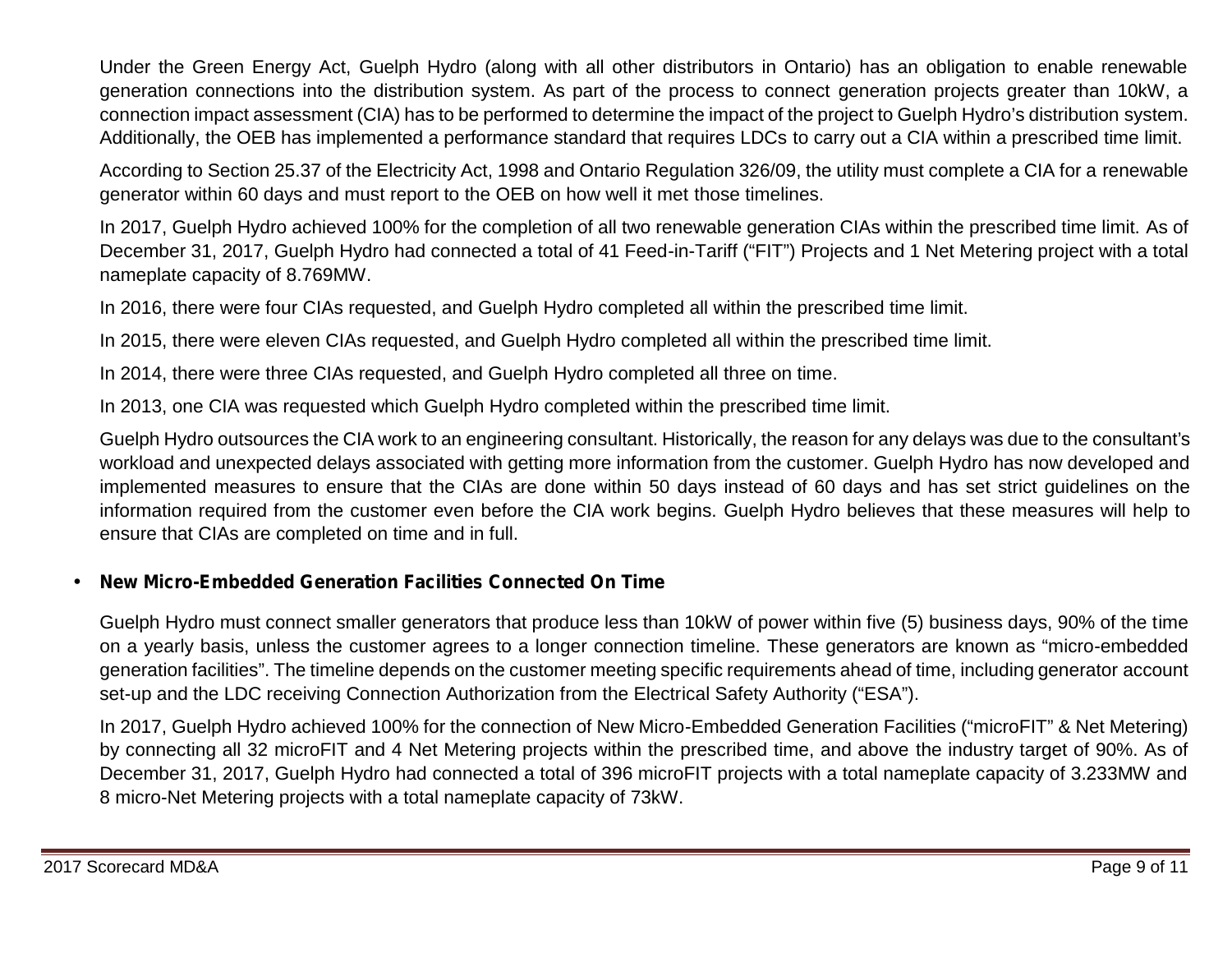In 2016, Guelph Hydro achieved 100% for the connection of New Micro-Embedded Generation Facilities ("microFIT") by connecting all 44 microFIT projects and 2 Net Metering projects within the prescribed time, and above the industry target of 90%.

In 2015, Guelph Hydro achieved 100% for the connection of New Micro-Embedded Generation Facilities ("microFIT") by connecting all 39 microFIT projects and 2 Net Metering projects within the prescribed time, and above the industry target of 90%.

In 2014, Guelph Hydro achieved 100% for the connection of New Micro-Embedded Generation Facilities ("microFIT") by connecting all 40 microFIT projects within the prescribed time, and above the industry target of 90%.

In 2013, Guelph Hydro connected 73 microFIT projects on time above the prescribed industry target of 90%. The workflow to connect these projects is very streamlined and transparent for Guelph Hydro customers. Guelph Hydro works closely with customers and their contractors to address any connection issues and ensure the project is connected on time.

As of December 31, 2017, Guelph Hydro had connected a total of 396 microFIT, 8 micro-Net Metering, 1 Net Metering larger than 10kW and 41 FIT generation customers with a connected capacity of 12.075 MW.

# **Financial Ratios**

### **Liquidity: Current Ratio (Current Assets/Current Liabilities)**

Financial liquidity measures are intended to provide information about the company's ability to pay its liabilities over the short term without undue financial stress. There are many liquidity ratios that can assist users of financial information with determining the company's short-term financial health. The Current Ratio is one of the best known and most widely used liquidity measures that fulfills this purpose. This ratio is derived by dividing the LDC's current assets by its current liabilities, and these amounts can be readily found on the company's balance sheet.

In 2017, Guelph Hydro's current ratio was 1.98, representing a decrease of 0.39 from 2016. This is the result of non-distribution billings to customers decreasing at a rate which exceeded the decline in the cost of power charges paid by the company. This variance is reflected in an increase in the company's regulatory asset balance as at December 31, 2017.

### **Leverage: Total Debt (includes short-term and long-term debt) to Equity Ratio**

Leverage ratios are intended to provide information on how assets are being financed by the company. The Total Debt to Equity ratio is one of the most widely used leverage ratios. The OEB has set (or "deemed") a standard leverage structure for electricity distribution companies in Ontario. This leverage structure, on which distribution rates are based, stipulates that 60% of an LDC's rate base (which is the sum of the LDC's net fixed assets and an OEB-determined Working Capital Allowance) should be used to determine the LDC's